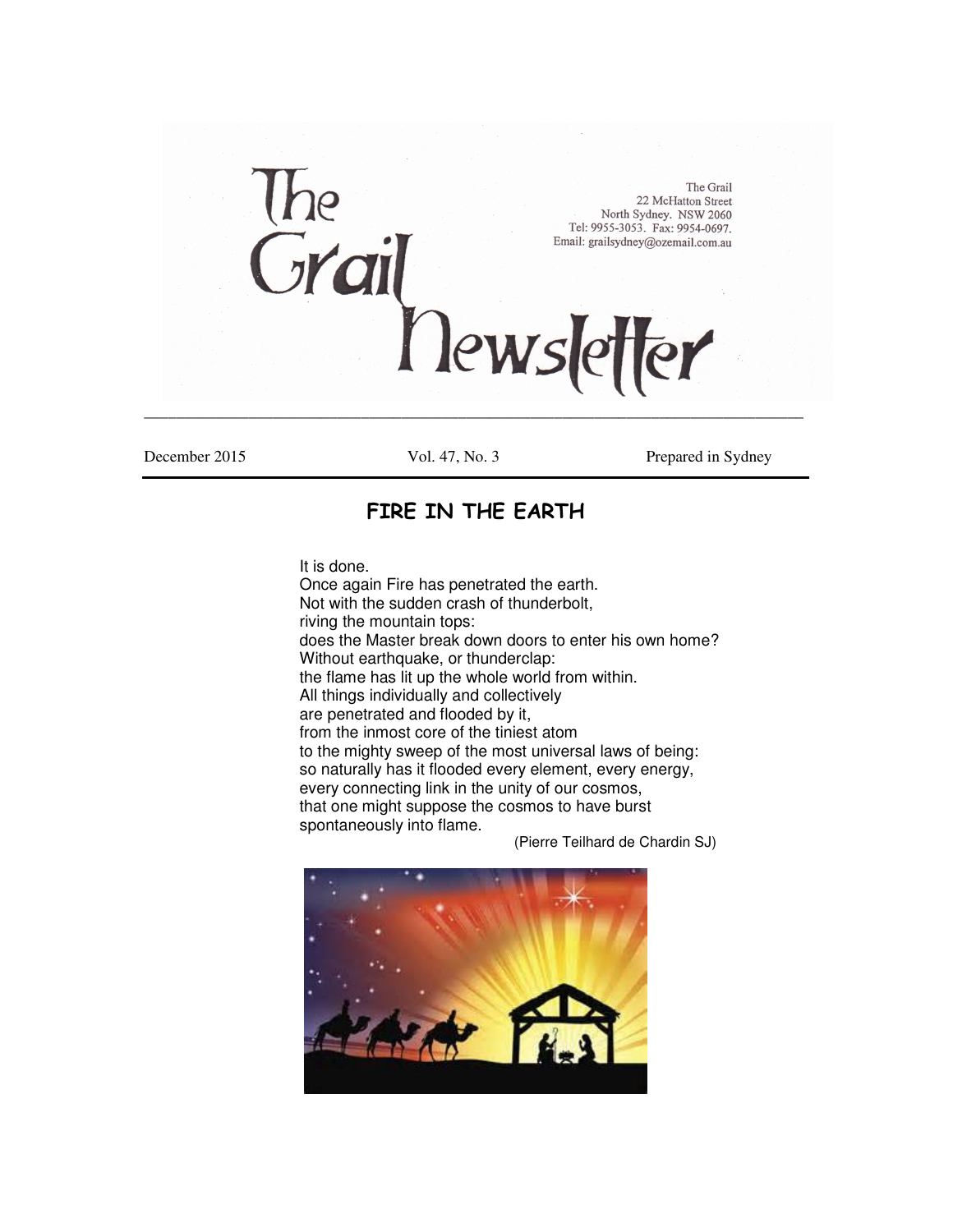#### **CONTENTS**

| Teilhard de Chardin, SJ |  |
|-------------------------|--|
|                         |  |
|                         |  |
|                         |  |
|                         |  |
|                         |  |
| <b>Alison Healey</b>    |  |

**A personal journal – solidarity with men and women in prison.....................................15**  Designed by Marian Kelly

## **WEBSITE**

See for yourself and introduce others to the re-launched website of the Grail in Australia at www.grailaustralia.org.au

## **ADDRESSES**

The Grail Centre **Andrea Venier** Andrea Venier 22 McHatton Street 2/25 McBean Street North Sydney. NSW 2060. Clayton. Vic. 3168. Tel: 02-9955 3053 (Melbourne) Fax: 02-9954 0697 <br>
Email: grailsydney@ozemail.com.au 
Email: <u>avenier@bigpond.com</u> Email: grailsydney@ozemail.com.au

Sheila Hawthorn Jill Herbert (Townsville) Tel: 07-4779 5931 Tel: 07-3351 5390

2/105 Goodwin Street 14 Carawatha Avenue Currajong. Qld 4812. Ferny Hills. Qld 4055.<br>
(Townsville) (Brisbane) vidler\_herbert@aapt.net.au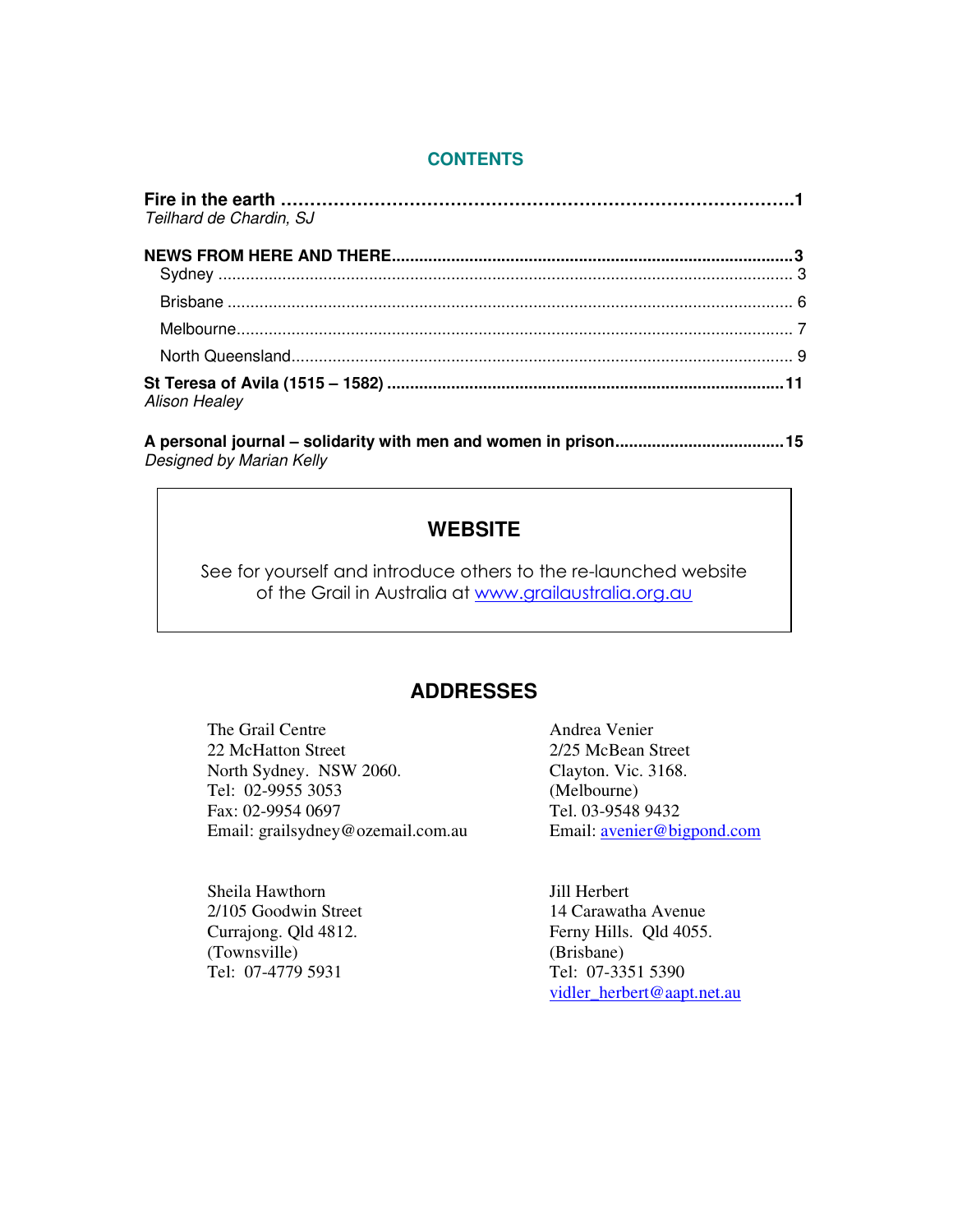### **NEWS FROM HERE AND THERE**

## **Sydney**

On Saturday,  $12<sup>th</sup>$  December, we held our last public event for this year at the Grail Centre. Activities will resume in February 2016. What can we tell you about the last months since September? Let's start with the regular programs.

As you know, every Wednesday evening in term time, 7.30 – 9 pm, a group meets at the Centre for *lectio divina –* reading together a chosen text, followed by an extended period of silent meditation concluding with a sharing of thoughts and insights. These sessions are open to anyone who wants to come, whether every week or intermittently. The chosen text these last weeks has been Pope Francis' encyclical, *Laudato si'* on *Care for our Common Home.* When we resume in the New Year, we are planning to turn our attention to the Gospel of John. 2016 will be our tenth year of this spiritually nourishing program, which we have called *Food for the Soul.*

Tricia Gemmell has also convened a group on Tuesday mornings, 10 am to 12 noon, every second month, reflecting together this year on aspects of the spirituality of St Benedict. The numbers attending these sessions have grown this year.

On the last Friday evening of every month, our Book Club, now 10 years old, gathers in one or other member's home for what is always an enjoyable meeting that we all look forward to. Over the years the membership has changed a little, but we never fail to have a free and interesting exchange of responses to the chosen book and share food and drink and friendship. At the end of November, Michelle Cavanagh introduced us to *Suspended Sentences,* three novellas by Patrick Mondiano, a French Nobel Laureate in Literature. In January, we will discuss Brigitte Lucey's choice, *Siddhartha*, by Herman Hesse. Occasionally we will read a biographical work but mostly we choose a broad range of fiction which has the capacity to expand and deepen our understanding and perceptions of life in many different contexts.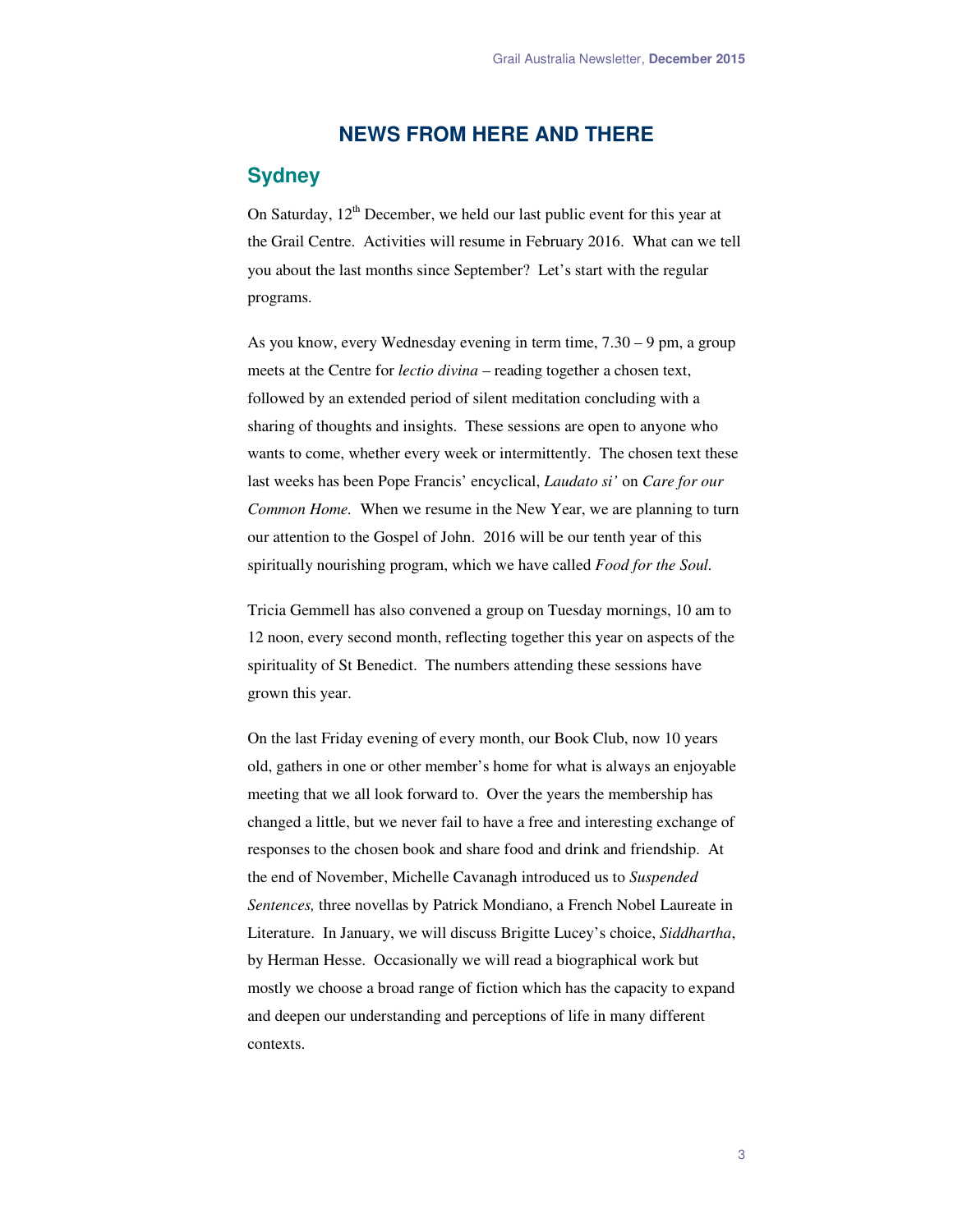The *Creative Writing* program that Joyce Kornblatt holds here on a Saturday once a month has concluded for 2015. It's always a pleasure to have her and her group of writers here and we look forward to hosting her 2016 program, which is over-subscribed.

Our day of celebration of the  $500<sup>th</sup>$  anniversary of the birth of St Teresa of Avila brought bet-ween 80 and 90 friends into the garden of the Grail Centre, named *Avila* after Teresa, on a sunny October afternoon. The majority of Spanish speakers in Australia are from Latin America and it was members of the Peruvian community who joined us that day. Two noted Peruvian musical groups - *La Peña Norteña*, specialists in creole Peruvian music, and *Melodías Andinas*, specialists in Andean music who sing in Quechua – played their instruments and sang and danced through the afternoon with wonderful generosity. People brought drinks and plates of food they had carefully prepared for others' enjoyment and so we spent some hours together. Rosanna Spears, an expert cake maker, brought a work of high art for Teresa's birthday cake. Sonia Mrva-Montoya played a central role in this happy event, with her husband George and son Dushan willing helpers wherever they were needed. Alison Healey gave a short talk about Teresa which is reprinted in this Newsletter.

While on the subject of parties, Isabel McDearmid, once an active participant in Grail programs, celebrated her  $100<sup>th</sup>$  birthday with family and friends in early December. May this year ahead be full of blessing for her. And the Columbans put our  $5<sup>th</sup>$  centenary of Teresa's birth into perspective when we received an invitation from them to join their celebrations of the  $1400<sup>th</sup>$  anniversary of the death of St Columban. We continue our long and valued association with the Columbans through our involvement with the Faith Ecology Network (FEN) which they convene and the Australian Association for Mission Studies (AAMS).

Following our reflections on the papal encyclical, *Laudato si'*, we have set up a reading group to discuss Elizabeth Johnson's recent book, *Ask the Beasts: Darwin and the God of Love*, where she explores some contemporary theology that underpins the encyclical. The group first met on 5<sup>th</sup> December, having read the first four chapters. The remaining meetings are scheduled for next year as follows: Saturday afternoons 1.30 – 3pm, on 6 February (Chap.5), 5 March (Chap.6), 7 May (Chap.7-8) and 4 June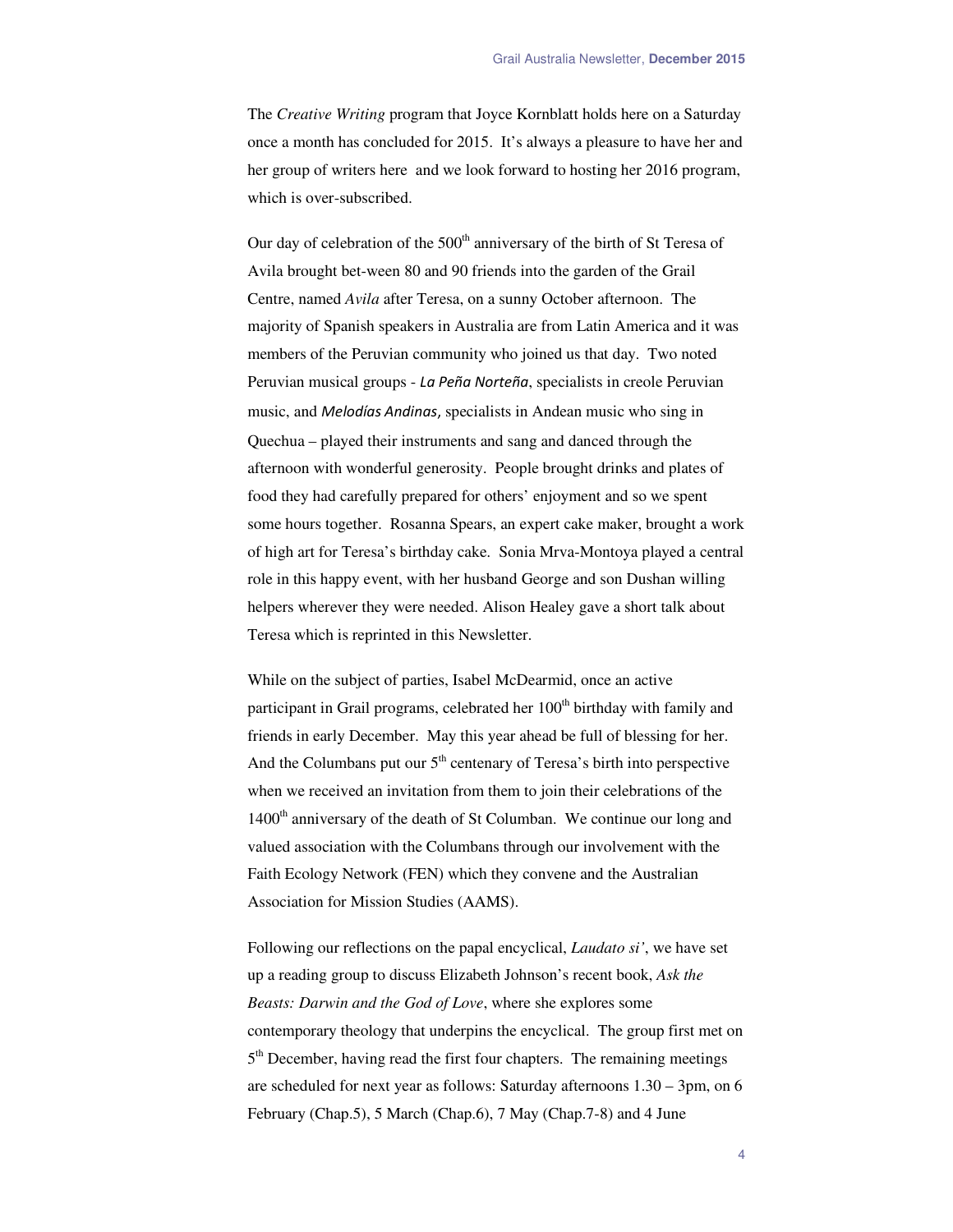(Chap.9-10). All interested are welcome. Contact the Grail Centre if you wish to come.

1<sup>st</sup> November saw the relaunch of the website of the Grail in Australia. We are thankful for all the labour and skills invested in its creation especially from Anne Day, Anne Marie George, Ruth Crowe and Mary Robertson. See www.grailaustralia.org.au

On  $12<sup>th</sup>$  December, our Advent preparation for the birth of Jesus was a reflection titled *Out of Empire,* based on the thesis of Wes Howard-Brook, USA Scripture scholar, that throughout the Biblical narrative run two competing religious visions, which he names the 'religion of creation' and the 'religion of empire', and that they can be seen in ongoing conflict with one another throughout human history bet-ween and within cultures, societies, institutions and individual persons. It was a stimulating morning, offering some new insights into the Christmas narratives in the Gospels.

It has been a demanding year for the Australian Fair Trade and Investment Network (AFTINET), to which The Grail (NSW) belongs, involving steady campaigning and publicity, writing formal submissions, lobbying members of Parliament and Local Councils. Two bilateral trade agreements with Korea and China and the Trans-Pacific Partnership Agreement with eleven other countries bordering the Pacific were signed by the Federal Government in 2015, each of them with some provisions AFTINET opposed on the grounds of unjust dealings, all of them negotiated secretly without the participation of civil society. As well, negotiations on PACER-Plus (Pacific Agreement on Closer Economic Relations) continue, as Australia and New Zealand push for a so-called free trade agreement with 14 small Pacific Island nations. In this group of countries, Australia is the largest and most powerful, with a consequent particular responsibility for ensuring a just outcome for all the participants.

Lauren Porter, who has lived in the Grail Centre over the last two years while she worked for her Masters in Clinical Counsel-ling, has successfully completed her course and returned to her family home Now she is preparing for her marriage to Mark Lockwood in February. Lauren and Mark are Quakers and their marriage ceremony will be held at the Friends' Meeting

5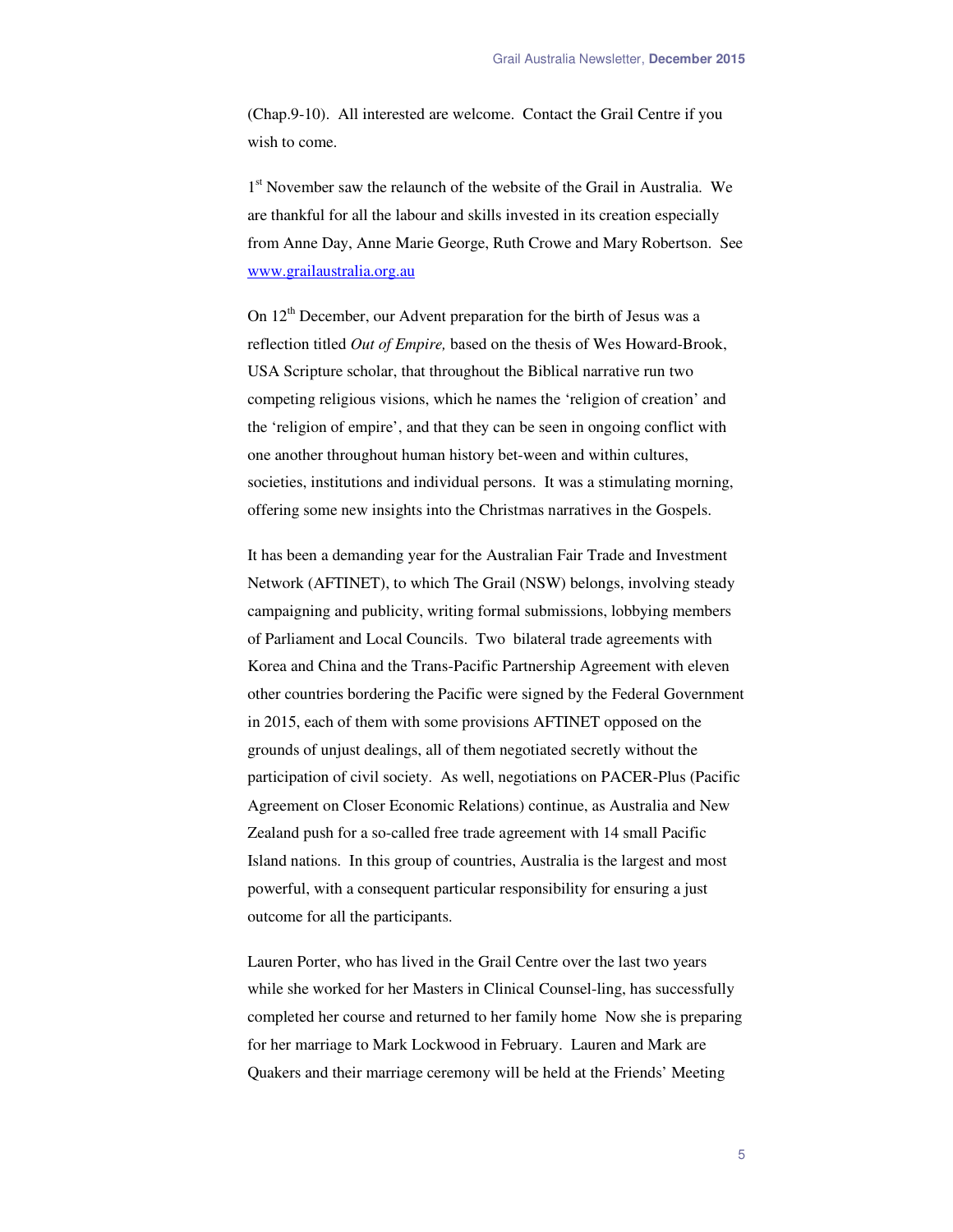House in Surrey Hills. The *Avila* household is already missing her, but we look forward to her participation in the Sydney Grail group in 2016.

In September, family and friends gathered to farewell Marie Tulip, who died after a pro-longed illness. Grail women had known Marie for many years in various contexts: teaching English to adult migrants, the ecumenical movement and the women's movement. We honour her great contribution in all these areas of concern and her capacity for loving care and relationships.

In November, the Grail Singers reconvened to sing at the Mass of Christian Burial for Anne de Graaff, who finally succumbed to cancer after four years. Anne had a lovely soprano voice and regularly sang with the choir until her illness made it no longer possible. She was a person full of the love of life and her generosity of spirit was especially evident in how she dealt with her illness so as not to have it weigh on her friends - always concerned for others and positive about her life. Our deepest sympathy and prayers for strength and peace are with John and the family.

*The Grail in Sydney* 

#### **Brisbane**

At our September meeting we were delighted to hear Josephine Vidler (Jill's daughter) and Ailsa Paterson (Helen Jeffcoat's daughter) tell of their trip to the USA to attend the *Sacred Activism* retreat at the Grail Centre, Cornwallon-Hudson, New York State. Both girls really appreciated the opportunity to meet women from so many countries and hear of their very different lives, yet to understand that we all have the same aspirations to improve the conditions and opportunities for women in our communities.

Ann Aboud, Mary Nelson and I were able to attend the International Council meeting in Sydney in October and welcomed the opportunity to meet the International Leadership Team (ILT) and the delegates from all the countries where the Grail is established. At the market stall, I bought a hand-embroidered tunic from Maria Luisa Lagunas (Mexico). I've been wearing it a lot and it is a nice connection between her handicrafts and mine.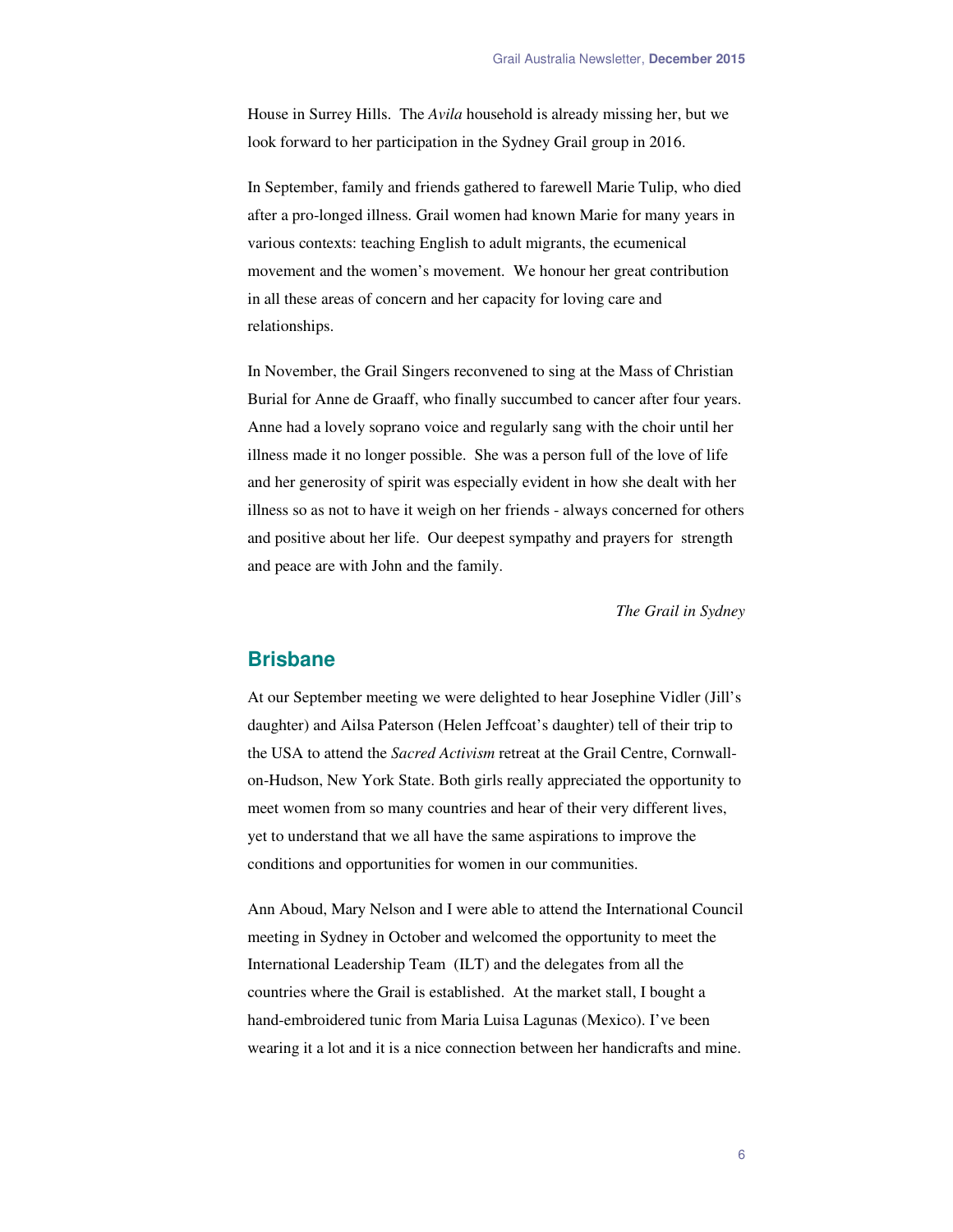For many years we had talked about going away for a weekend retreat, but in this busy world it is hard to find the time. At the start of 2015 we agreed to make this our year and go away for the Feast of All Saints in November. And we did! Six of us travelled to Hilltop Cottage in Boonah, a delightful small country town one hour's drive from Brisbane. We didn't do much but we enjoyed each other's company and the opportunity to pray and reflect together. Mary led us in song and prayer and we read the message from the ILT together. The Saturday night Eucharist was at the local church, appropriately named *All Saints*. We'll make this an annual event.

Some of us have now retired from the work force and some are planning for it. These years offer new opportunities for community involvement and time to do the things we love and be with the people we love. May our Grail sisters be with us during these years.

*Helen Jeffcoat* 

#### **Melbourne**

The comings and goings in Melbourne over the last couple of months and the continued ups and downs in health match the usual ever variable weather here. Days over 35 degrees are unheard of in September- October, follow-ed, of course, by a sudden snap back to winter temperatures. Ah, how we love Melbourne weather! Despite this, the gardens this spring have been magnificent, with bursts of pink, orange, white and gold and canopies of green everywhere.

We continued to meet at 'Hesed' through October and November for our weekly *lectio divina* on writings of Hildegard of Bingen. We took up the themes of the International Violence against Women campaign and the First Week of Advent (Mercy) at our last two meetings. We have been pleased to welcome Kevin Dunne into our group recently as he is now at home, still undergoing daily treatment on his arm which will continue for months to come. Irena is a wonderful host to our gatherings. After our most recent reflection, we shared a delicious lunch, overseen by Irena. We look forward to Friday  $19<sup>th</sup>$  December, when we will gather at the Eva Tilley Retirement Centre, so that Joanna Waite can participate in our final reflection and discussion for the year.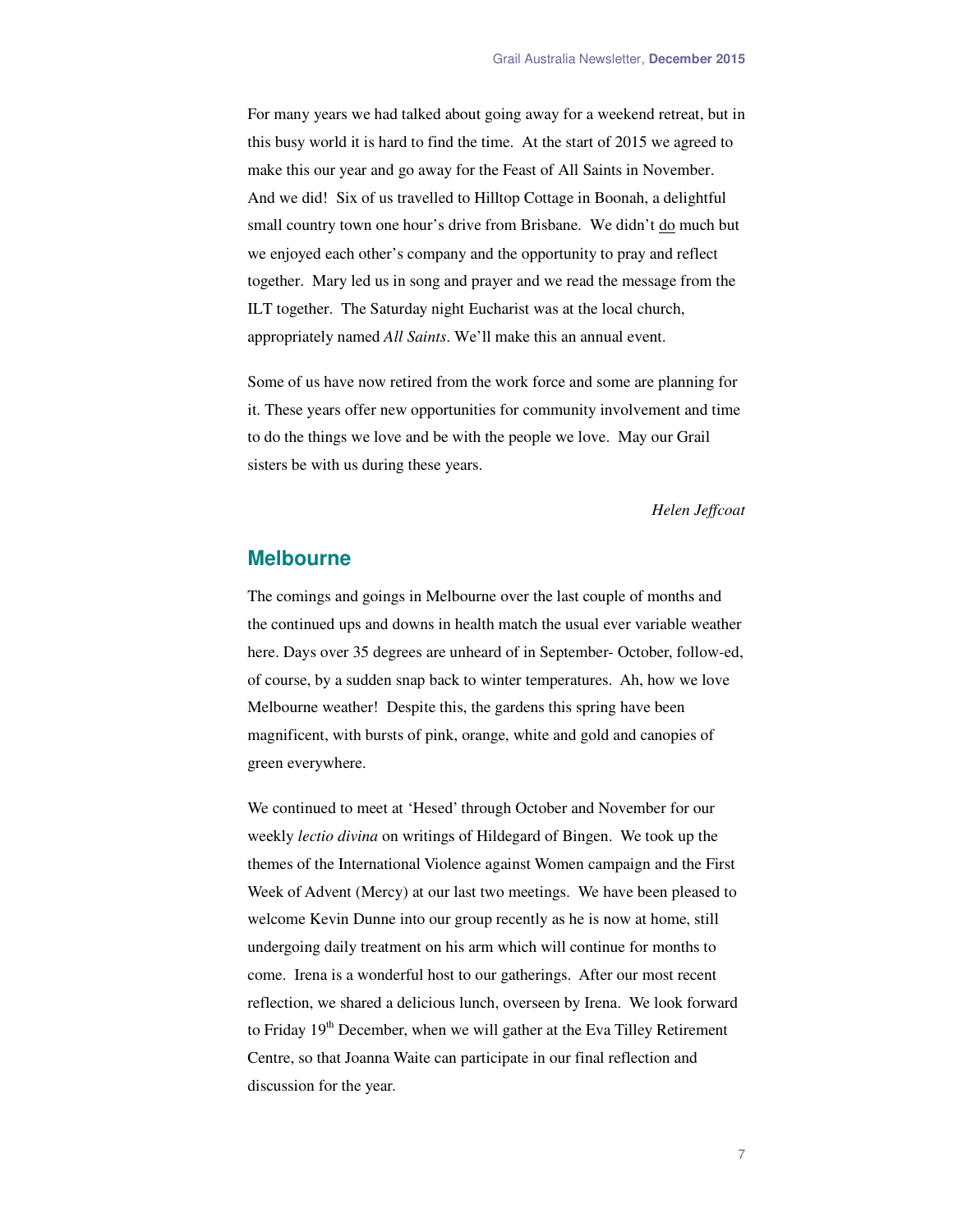To celebrate the Grail's Foundation Day on  $1<sup>st</sup>$  November, we took up the International Leadership Team's reflection and had a most fruitful and inspiring discussion.

In between our weekly gatherings, Dinny Culican Ward and Andrea Venier have been on the road. Dinny spent some time in Canada for a family wedding, followed by a few days in Queensland where she met with some of the Brisbane group for a very cheery lunch. Ann Aboud, Jan O'Donoghue and Dinny also managed to discuss further work on the archives. Andrea took her Mum, Gemma, to Townsville for a short break which coincided with a National Team meeting. Ann, Tricia Gemmell and Andrea had a couple of fruitful days planning and catching up with Sheila Hawthorn. It was great meeting Sheila's friends at the House of Prayer and revisiting St Raphael's (now part of Saints Catholic College) for a presentation to women and students who are either part of, or interested in, the Grail.

In spite of a particularly heavy schedule of work, Genny Grabau has sorted out issues with the 'Hesed' phone and internet connections and continues her meticulous overseeing of Melbourne finances. Genny, Ann Niall and Andrea try to support Pat Sheeran with her day-to-day requests or needs and by regular visits.

Our End of Year Eucharist was celebrated in early December with Michael Mason CSsR at June and Laurie Ryan's home. It was deeply reflective, inspired by the Advent readings complemented by Hildegard of Bingen's words and music. We were grateful to be able to share the warmth of one another's company as several present have experienced serious illnesses this year. We hope that Dawn and Paul McGann, Kevin and June will have healthier months ahead. We were also pleased to have Helen Gomez and Alison Healey with us bringing greetings from the Sydney group and sharing in this happy occasion. Many thanks to our gracious hosts! And our warmest good wishes to those who weren't able to be there.

Many blessings to Grail family and friends around the country for this Christmas season. May good health, peace and joy be yours in 2016!

*Andrea Venier*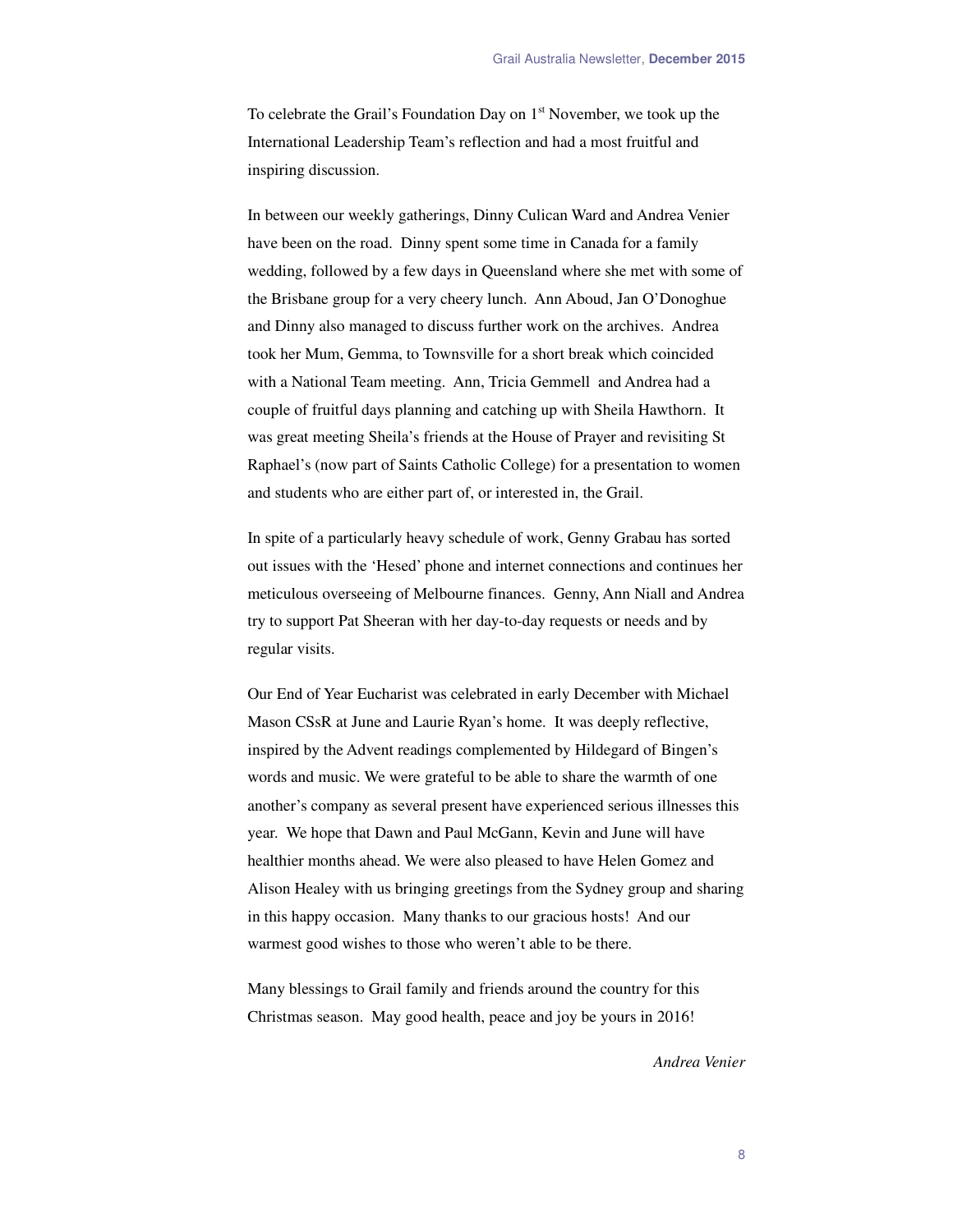#### **North Queensland**

In August, I was very pleased to go to Sydney and be on the fringes of the International Council meeting. It was a special opportunity to make new friends and meet up with several others whom I had not seen for many years, especially from Canada, Papua New Guinea, Portugal, South Africa, Germany and the USA. I appreciated being able to enjoy with all the participants some of the social events of the occasion.

The Valedictory Dinner in October at Saints Catholic College on the University campus was as usual delightfully enjoyable. During the dinner I presented the annual Grail Award to Rhianna Anderson and Alice McCarthy because 'once again the staff had difficulty deciding on just one recipient'. Rhianna is a fourth year Veterinary Science student, while Alice is in her third year of an Education-Science degree. Both are seen as 'excellent role models, always reliable and willing to get involved' and 'great assets to the College'. They joined the group of visitors who welcomed the Grail National Team – Tricia, Andrea and Ann - to Townsville when they came in November.

This visit of the National Team was a high-light of the year for me as well as being an opportunity for a  $1<sup>st</sup>$  November celebration with a difference here. They, of course, held their regular meeting in the ever welcoming House of Prayer. That venue is now a familiar place and space for many Grail people. It was very nice that Andrea's mother, Gemma, also came to Townsville. Gemma and Andrea's late father, Peter, visited St Raphael's in 1988 when Andrea was on the staff of the College while also teaching at St Patrick's Girls' College. Gemma said she also wanted to return to the region where she was born, namely in Proserpine.

Margaret Tranter and Roberta Michna, having driven five hours from their far northern hideaways especially to be here, were among the 30 people who accepted our invitation to meet the National Team in St Raphael's wing of Saints Catholic College for reflection and sharing on the life and work of the International Grail and its current Australian involvements, especially in North Queensland. The Team gave an overview of the Grail's beginnings, their arrival in Australia., the expansion from Sydney to Melbourne to Mackay and Townsville, highlighting just some of the projects and programs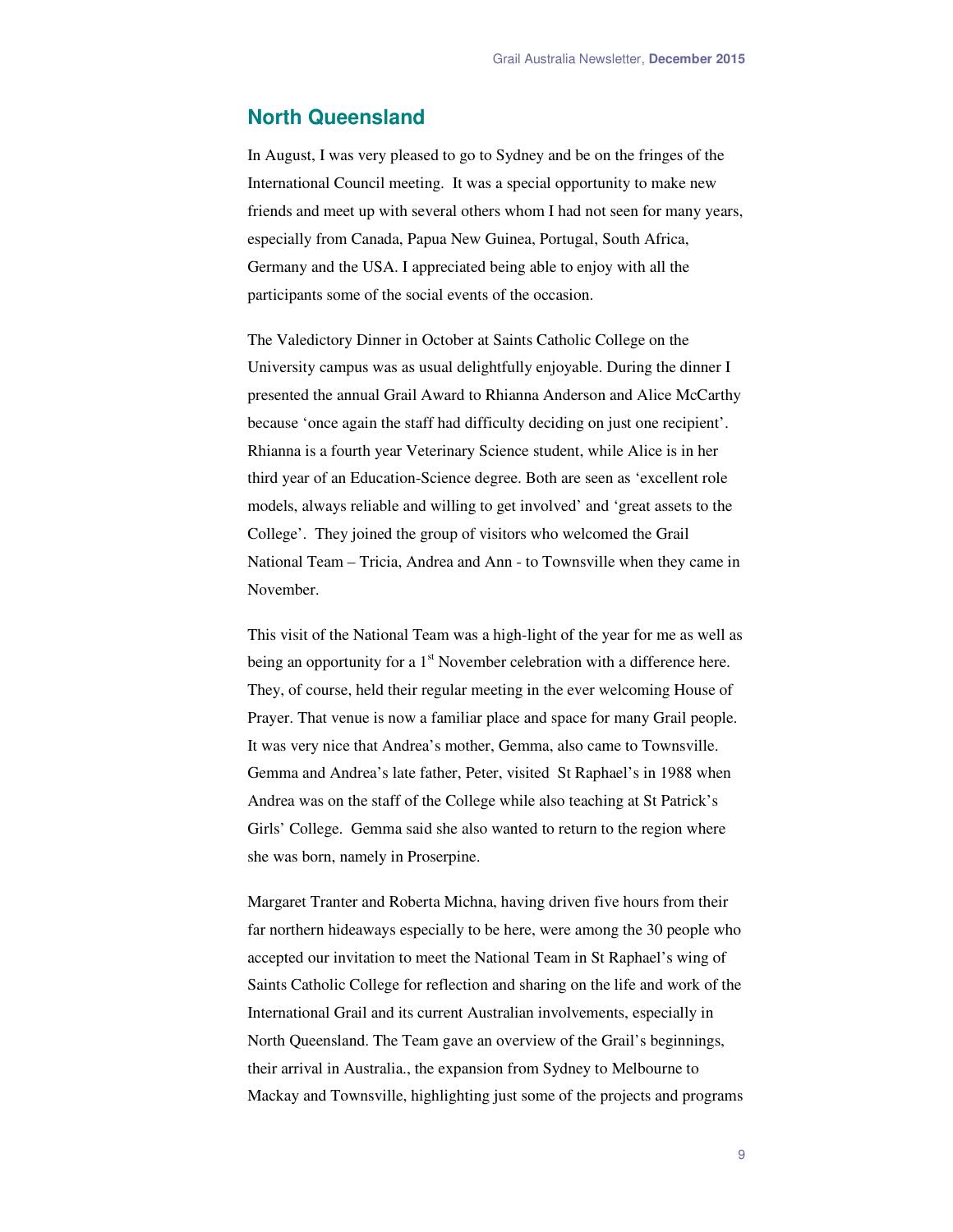undertaken in the last 79 years in Australia and the women who initiated and carried these. In response, some shared memories of their connections, direct and indirect, with the Grail. Then we talked in-formally around a delicious afternoon tea spread from the College's catering staff. It was such a lovely get together and an opportunity for meeting the National Team who, as one person commented, 'became people rather than just names'. Many thanks to Marie Aitken, Tom Tartellin and other College staff for their hospitality.

Currently, Annual General Meetings are dotted through my diary. The Townsville Multicultural Support Group's AGM was held in October and the Management Committee will have four new members, much to everyone's delight. I remain one of the 'old' members (in more ways than one). The Little Theatre will hold its AGM in December, but, more importantly, is preparing Agatha Christie's *A Murder is Announced,* which opens in the first week of December.

Through the Advent and Christmas seasons may God renew our hope for the journey, looking for messages and signs of hope so that we do not live in fear. Happy Christmas and a peacefully joyous 2016.

*Sheila Hawthorn*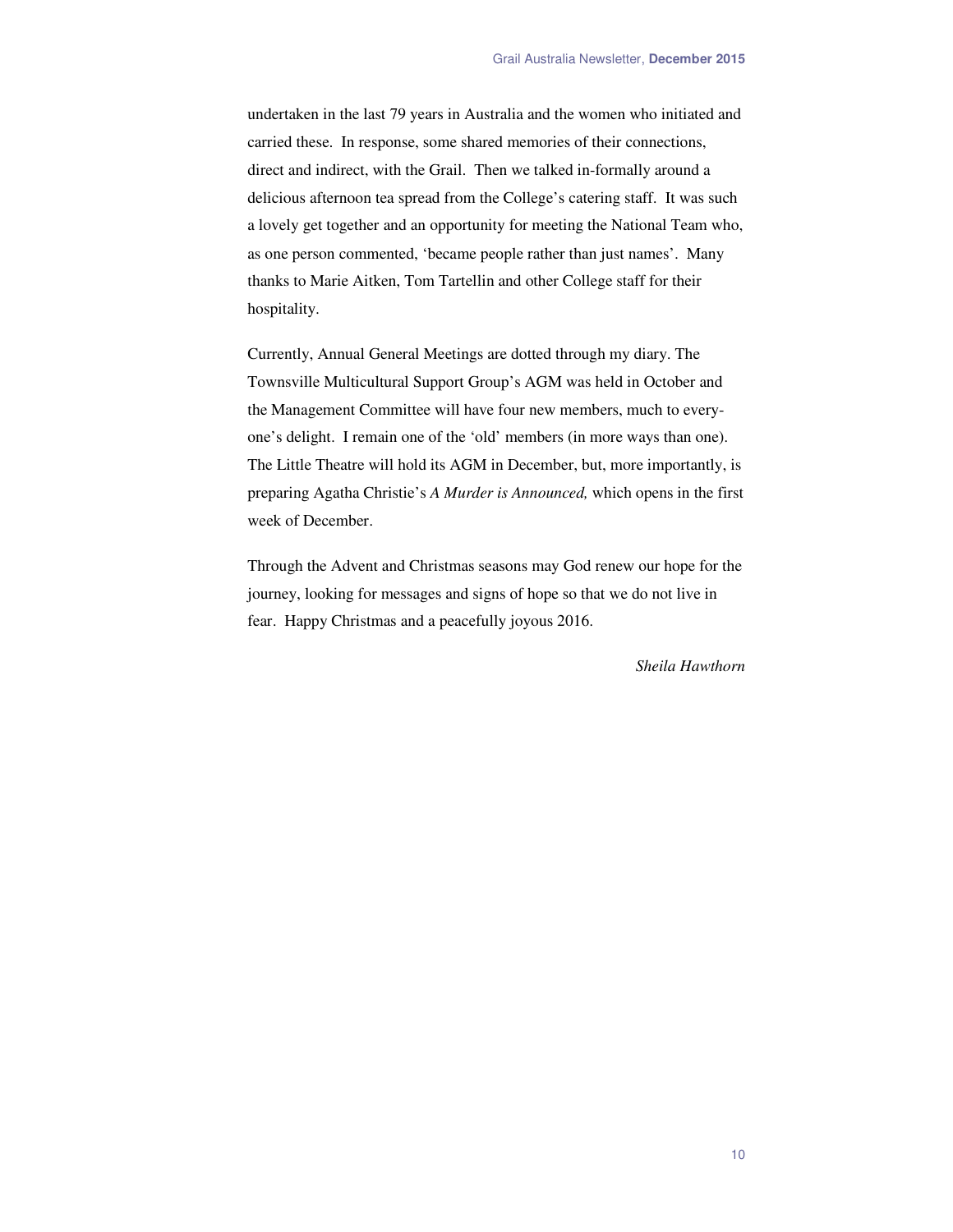### **St Teresa of Avila (1515 – 1582)**

*This is what was said in honour of Teresa at the celebration of the 5th centenary of her birth at the Sydney Grail Centre in October.* 

Teresa of Avila is very accessible, because she wrote so frankly and generously about her experiences that when you have read her books and letters you feel you really know her. And it's for that reason that I feel sure that she would heartily approve of this party today. Before she entered the Carmel in Avila she was had a lively social life and enjoyed parties herself.

Of course, we have to be cautious when we look for meaning from her life in 16th Century Spain for our lives in 21st Century Australia. The two worlds are hugely different – materially, socially, culturally, religiously. However, so long as we are aware that her words carried meanings in her day that we cannot fully comprehend, this intelligent and deeply spiritual woman has an enormous amount of wisdom to offer us. If you want to read more about her, her first book called The Book of Her Life is the best place to start. Rowan Williams (former Archbishop of Canterbury) has written an excellent biography, simply called Teresa of Avila. Today I would like just to mention two strong themes in her life that I think will resonate with us.

The first is equality and mutuality in friendship. When we know even a little of the social structures and patterns of behaviour in Teresa's world we realise how revolutionary she was in this. Spanish society then was hierarchical and patriarchal and dominated by a powerful Catholic Church alert to any possible sources of threat to its authority. If you were a noble and male and Catholic you were one of the top elite. Teresa knew personally the impact of these powerful forces. Her grandfather had been a Jew who confessed to the Inquisition, did penance and was baptised into the Catholic Church. This inserted him into the society; he moved from where he was known in Toledo to Avila, where he became a successful businessman; and his son, Teresa's father, accumulated considerable wealth and acquired noble status. But, as the son of a converso, Don Alonso never felt secure in his social position; he kept secret his family's Jewish heritage.

Public honour was a core value in the society. Each social layer expected certain privileges of status and due deference from those at a lower social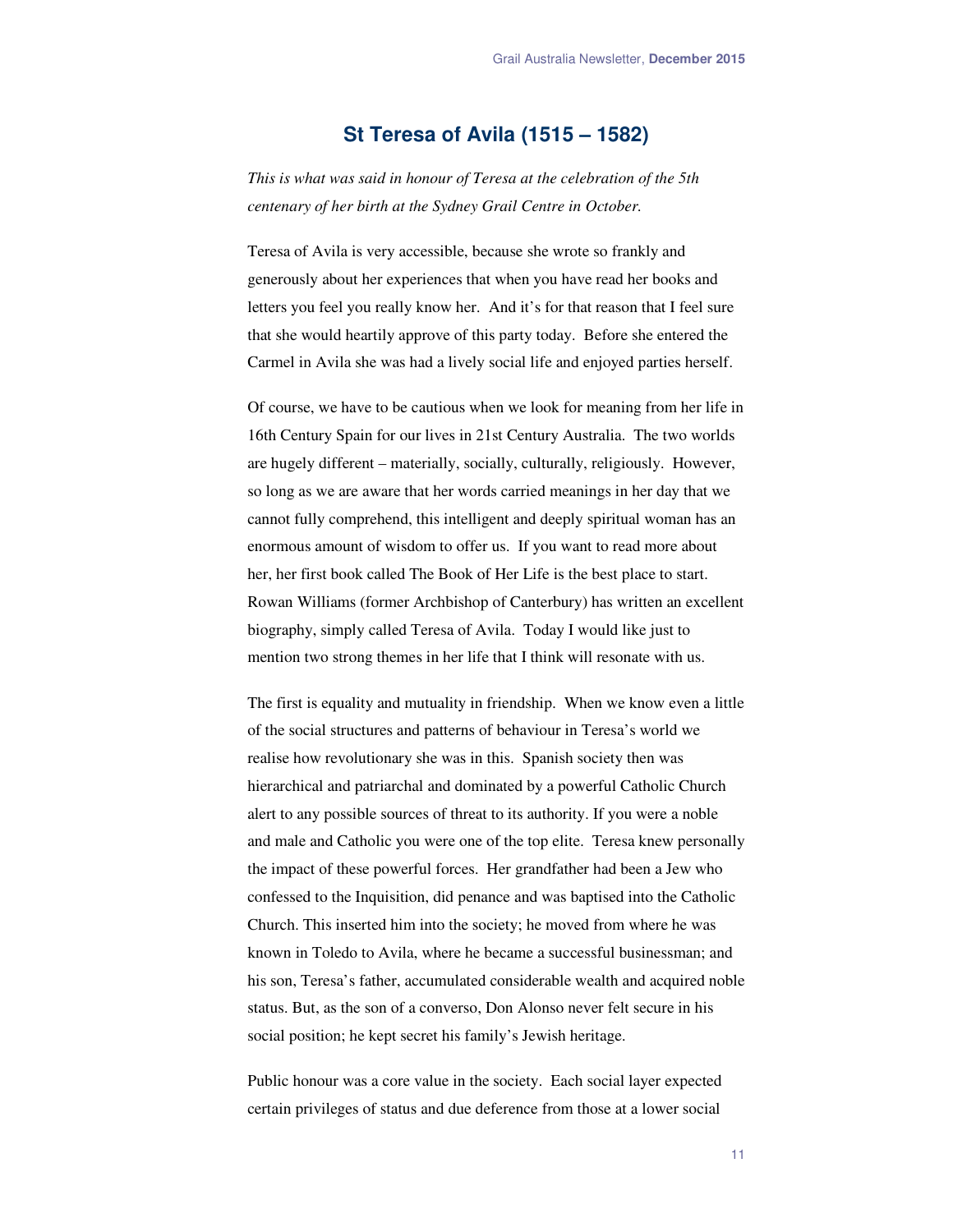level. Failure to observe these requirements of status was taken as an insult, which demanded retribution. Teresa wrote, deploring the absurdity of a man she knew who lost his life in a duel over a trivial dispute – ' over a few coins'. Having made the judgment that these social values were unchristian, she set herself to founding small communities (18 in 20 years, 2 of them for men) that challenged the honour system with a radical commitment to equality and mutuality in friendship. Whereas religious institutions at that time depended on the patronage of the wealthy, allowed rich women to bring their servants with them into the convent and refused applicants who were conversos, in Teresa's foundations wealthy and poor, literate and illiterate, born Catholics and converts, were inspired by her to become communities of mutual regard and care, sharing equally what they received from donations and their work, grounding their lives in the Gospel accounts of the life of Jesus.

Teresa herself had very close friendships with both men and women throughout her life and her many, many letters show her affection and care for them. Her relationship with God she also described in terms of friendship. For Teresa, prayer was friendship in action. She wrote: 'Personal prayer in my opinion is nothing else than an intimate sharing between friends… In order that love be true and the friendship endure, the wills of the friends must be in accord.' And elsewhere she wrote: 'Christ is a very good friend…and he is company for us'.

So, we see how the mutuality of friendship was a powerful dynamic in Teresa's spirituality and in her efforts to model an authentic Christian life herself and in her monasteries - friendship with God and human friendship displacing false notions of the rights of status and power. 21st Century Australia is a different society from hers, but we have our own ways of privileging status, wielding power, withholding our hospitality, disdaining those we think inferior to us.

The second outstanding feature of Teresa's life that I think is very encouraging for us, was honoured by Pope Paul VI in 1970 when he proclaimed her a Doctor of the Church – the first woman to be proclaimed with a title normally reserved to scholarly men. And Teresa was not a scholar in the customary sense of the word. Unlike the majority of women of her day, she did have some schooling and was literate in the vernacular,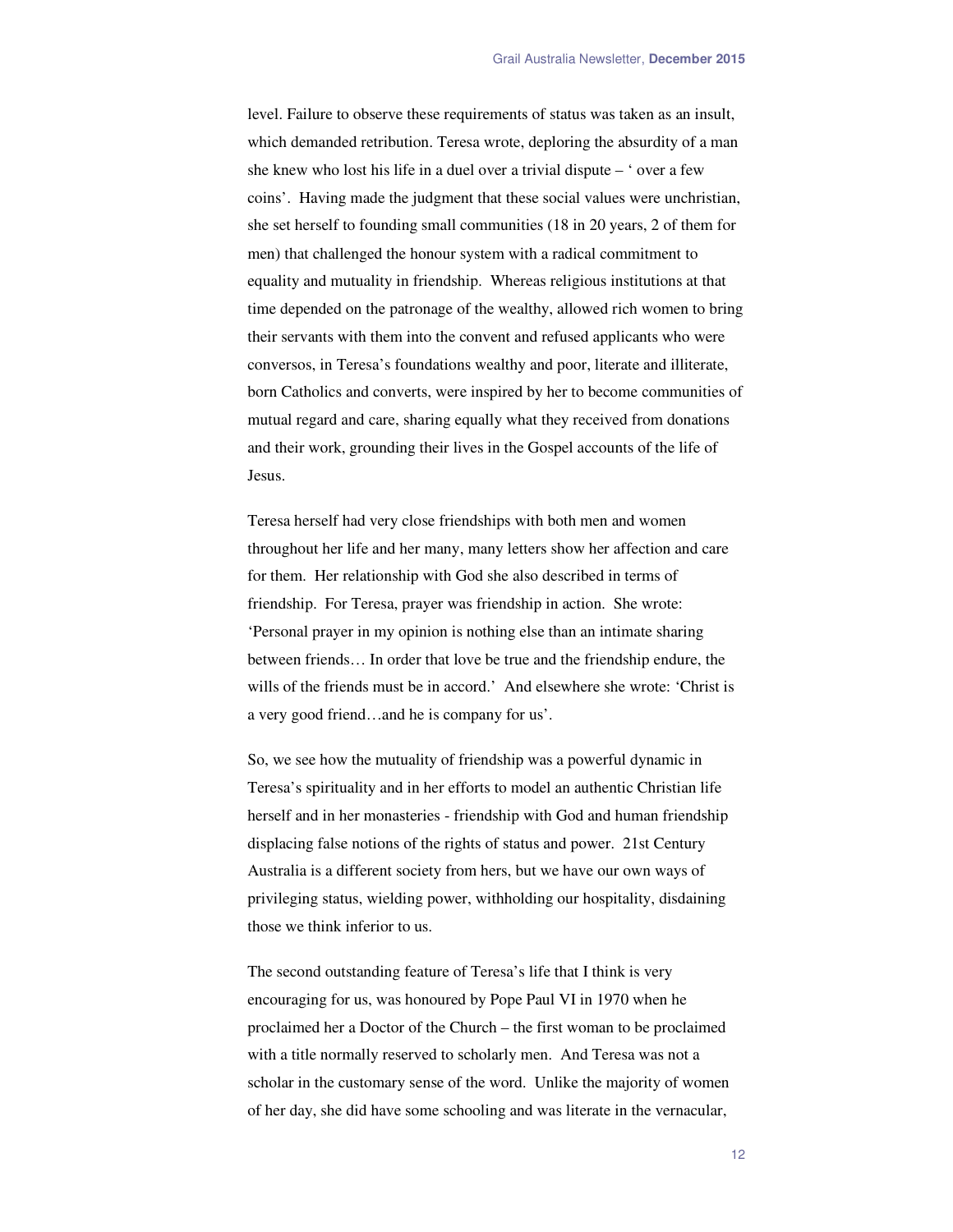but not in Latin, the language of theology and Scripture studies. She had wonderful insight and wisdom, but it came not from books. In fact, she was deprived of even spiritual books in the vernacular when Church authorities banned them in 1559. Teresa's doctorate was a doctorate in experience.

She lived her trust in God with all the ardour she could bring to it. She sought understanding and discerned her way forward through contemplative prayer (conversation with a friend) and, because for her, the test of the authenticity of her experiences was their compatibility with the Gospel, she would quite often submit what she experienced to the appraisal of scholars whom she trusted, especially scholars of Scripture. There were times when she was tortured by massive self-doubt: Was the guidance she received in prayer genuinely from God, or was she deluded, and so, deserving of the ridicule she received from many? At other times she felt deep peace in prayer and acted with firm conviction.

It is clear that she prized this way of knowing through experience :' May it please the Lord to favour me, so that I may understand by repose what repose is, by honour what honour is and by delight what delight is – not the reverse.' (The Life: 25,22)

And those scholars and ordained men she consulted who became her friends, learned from her how to live their faith.

 For most of us, like Teresa without formal theological studies, who grow in wisdom and understanding through living - through our experience of God's active presence in our lives and world - she is a great encouraging mentor, and especially for women.

And what of her experience of being a woman? On an occasion when she was complaining that God wasn't listening to what she believed she was justified in asking, she wrote: 'Is it not enough, Lord, that the world has intimidated us, so that we may not do anything worthwhile in public or dare to speak some truths that we lament over in secret – isn't this enough, without you also failing to hear our just requests? For the world's judges – all of them men – there is no virtue in women that they do not hold suspect.' And there is an unforgettable line of hers that rings across the centuries: 'Just being a woman is enough to have my wings fall off…'

13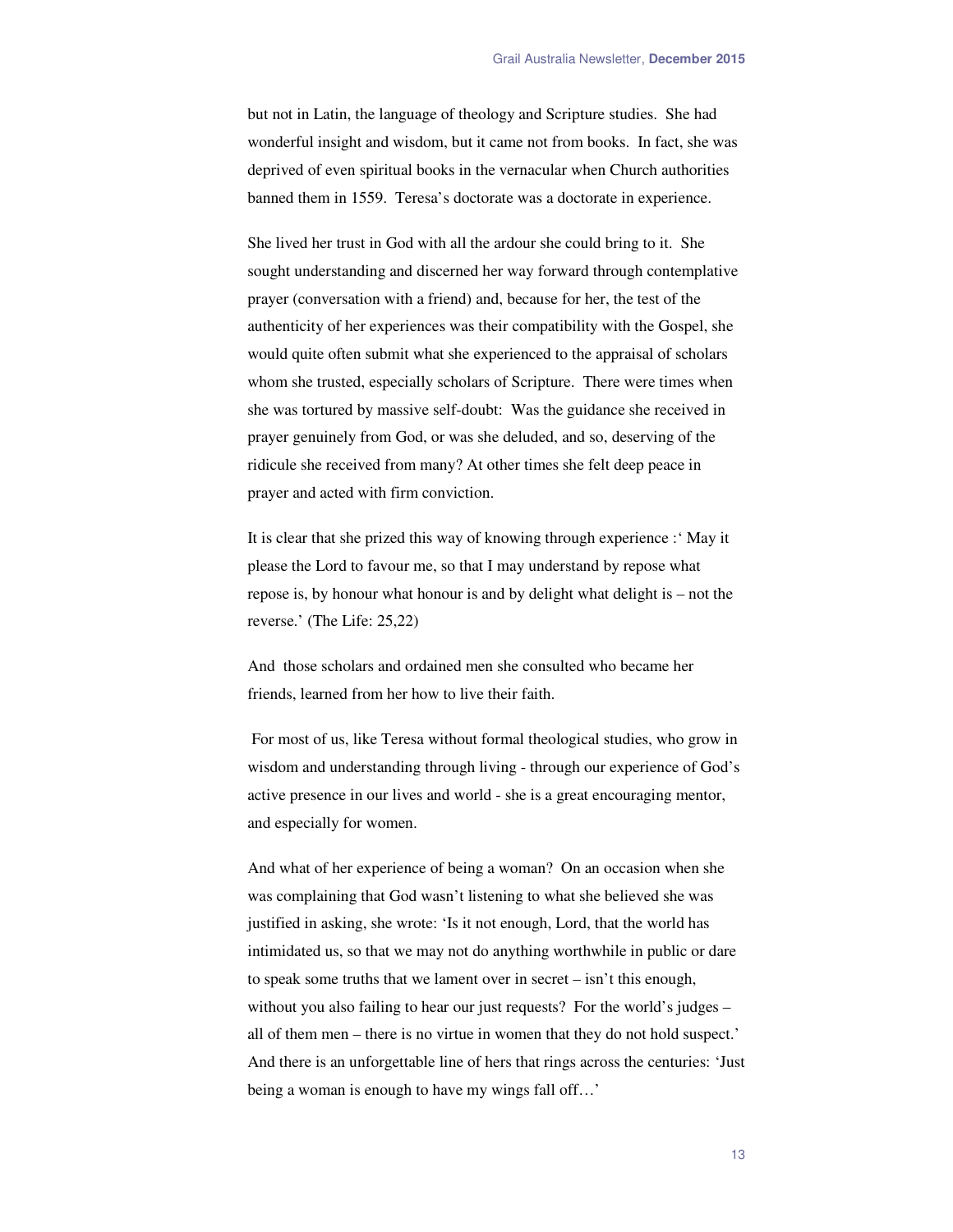Teresa tells us that the possibilities for women to wield influence in the public sphere in her day were virtually non-existent. But – and here's the lesson for all of us - she did what it was possible for her to do, with courage, even daring. She founded small monastic communities that would give living witness to the Gospel and stand as a visible and radical critique of her society and church. And in doing this, she became one of the great reforming influences in the universal church. Despite her feeling at the time of being deprived of her wings, she has soared into the hearts and minds and souls of women and men across the world through five centuries. And we are giving grateful testimony to this in our attention to her today.

*(Alison Healey, 15th October)*